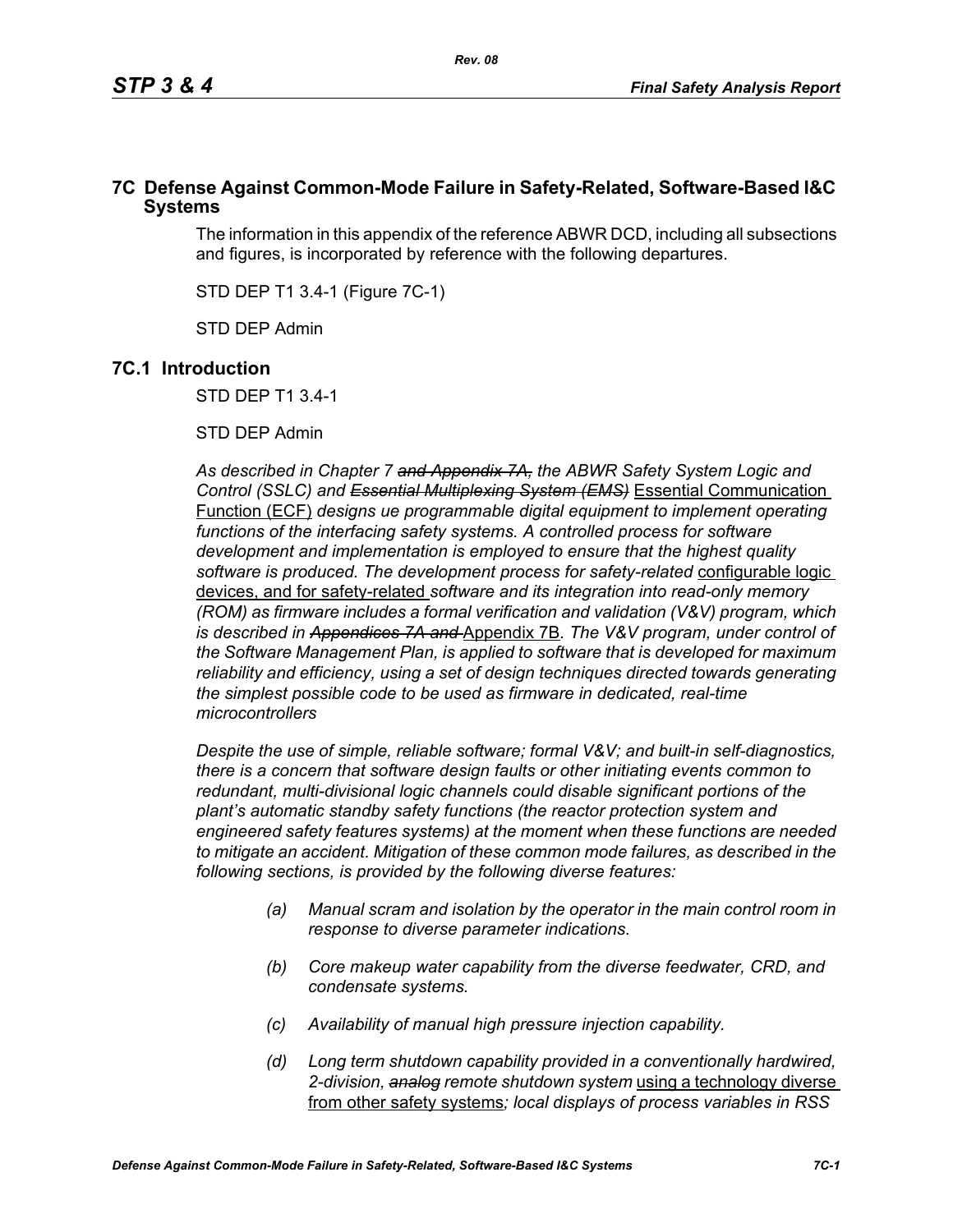*are continuously powered and so are available for monitoring at any time.*

# **7C.2 [Design Techniques for Optimizing ABWR Safety-Related Hardware and Software**

STD DEP T1 3.4-1

*(c) Microprocessors with minimal instruction sets and a simple operating system* and configurable logic devices with minimal instruction sets *are used. The "lost" computing power is not needed and the limited instructions minimize inadvertent programming and operational errors. This aids in verification and validation and further enhances reliability.*

# **7C.3 Defense Against Common-Mode Failure**

STD DEP T1 3.4-1

*A strong V&V program can reduce the probability of common mode failure to a very low level because the simple modules used in each division, although identical in some cases, can be thoroughly tested during the validation process. In addition to software V&V, however, SSLC contains several system level and functional level defenses against common mode failure, as follows:*

- *(1) System Level Defenses Against Common Mode Failure*
	- *(a) Operational defenses*
		- *(i) Asynchronous operation of multiple protection divisions; timing signals are not exchanged among divisions*
		- *(ii) Automatic error checking on all multiplexed* data *transmission paths. Only the last good data is used for logic processing unless a permanent fault is detected, thereby causing the channel to trip and alarm.*

*The functional program logic in the SSLC controllers also provides protection against common mode failures, as follows:*

- *(1) Functional Defenses Against Common Mode Software Failure*
	- *(c) Multiplexing and other data* Data *transmission functions use standard, open protocols that are verified to industry standards and are also qualified to Class 1E standards*

# **7C.4 Common Mode Failure Analysis**

STD DEP T1 3.4-1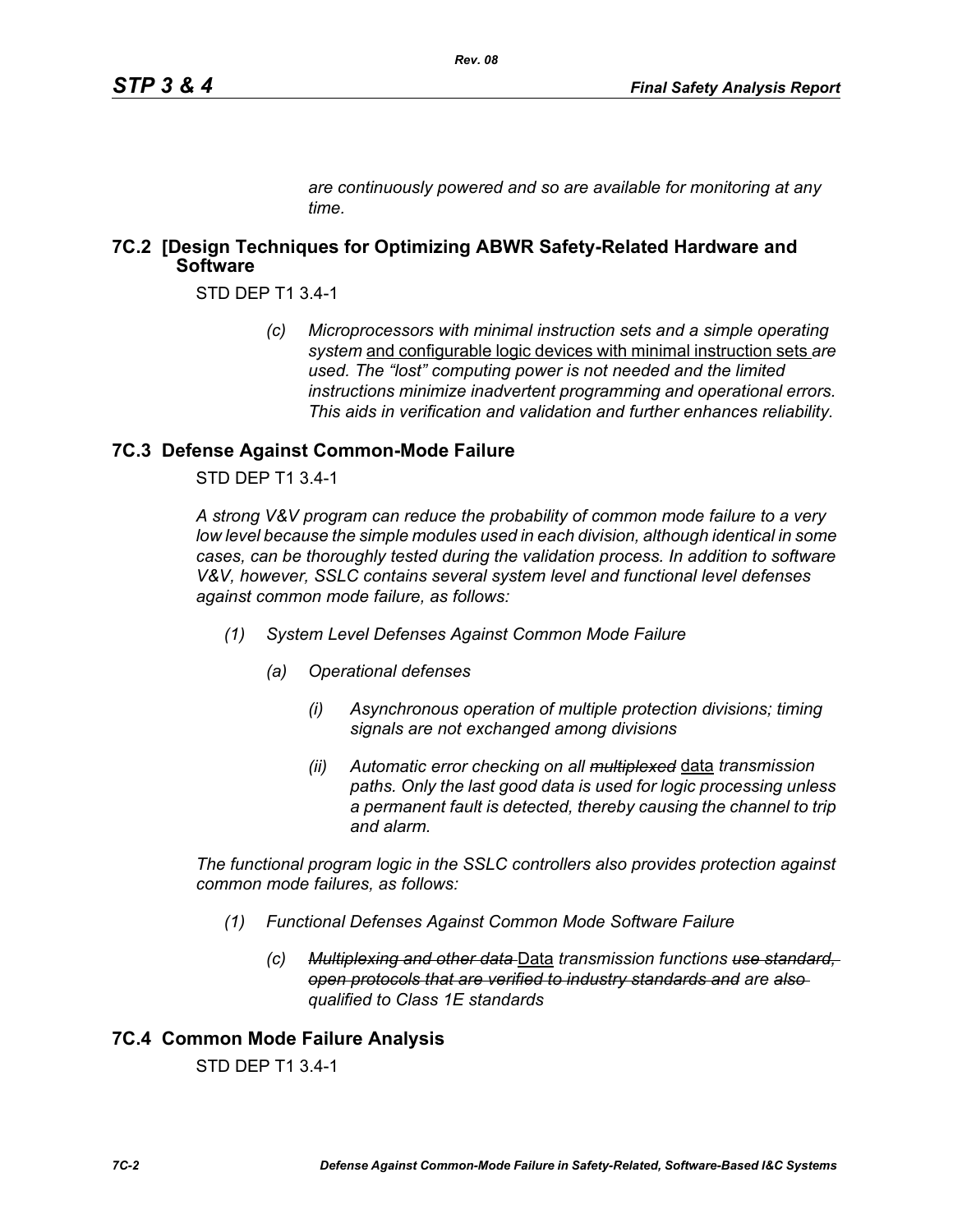#### *JUNE, 1993*

*As of the week of June 7, 1993, the staff indicated that, with the addition of the hardwired HPCF manual control in the MCR, the issue of I&C diversity would be closed, pending the staff's final review of the results of the analyses that were re-done to incorporate manual HPCF initiation. Within the U.S. licensing material, manual HPCF Loop C initiation will be presented as a manual switch hardwired to a programmable logic controller (PLC) device that is independent of Safety System Logic and Control (SSLC) and the Essential Multiplexing System (EMS)* Essential Communication Function (ECF)*. SSLC and EMS* ECF *will continue to provide the automatic software-based initiation logic for HPCF Loop C [see reference 7C-6(7)].*

*The SSLC design also uses hardwired control switches to perform manual system start of the other systems in ECCS. However, these switches are hardwired only from the operator's control station to the microprocessor logic in SSLC, where EMS* ECF *then provides the transmission path for control signals from SSLC to the actuated devices. Control switch signals for individual control of pumps and valves are multiplexed* transmitted *from the operator's control station to SSLC and then through EMS* ECF *as stated above.*

# **7C.5 [Details of Final Implementation of Diversity in ABWR Protection System**

STD DEP T1 3.4-1

*To maintain protection system defense-in-depth in the presence of a postulated worstcase event (i.e., undetected, 4-division common mode failure of all communications or logic processing functions in conjunction with a large break LOCA), diversity is provided in the form of hardwired backup of reactor trip, diverse display of important process parameters, defense-in-depth arrangement of equipment, and other equipment diversity as outlined below (many of these features were included in the original protection system design; refer to Figure 7C-1 for details of how those additional diverse features, added as a result of the CMF analyses discussed in the previous section, have been implemented). Note that diverse equipment can be in the*  form of digital or non-digital devices as long as these devices are not subject to the *same common mode failure as the primary protection system components:*

- *(2) Defense-in-depth configuration:*
	- *(a) Fail-safe RPS and fail-as-is ESF in separate processing channels*
	- *(b) Control systems are independent of RPS and ESF in separate triplicated processing network* communication functions *using diverse hardware and software from the Essential Multiplexing System* Essential Communication Function (ECF) *network*
- *(3) Equipment diversity*
	- *(d) HPCF manual start in loop C (Division III) is implemented in equipment that is diverse from the automatic start function. All interconnections are hardwired and control and interlock logic is provided in the form of either*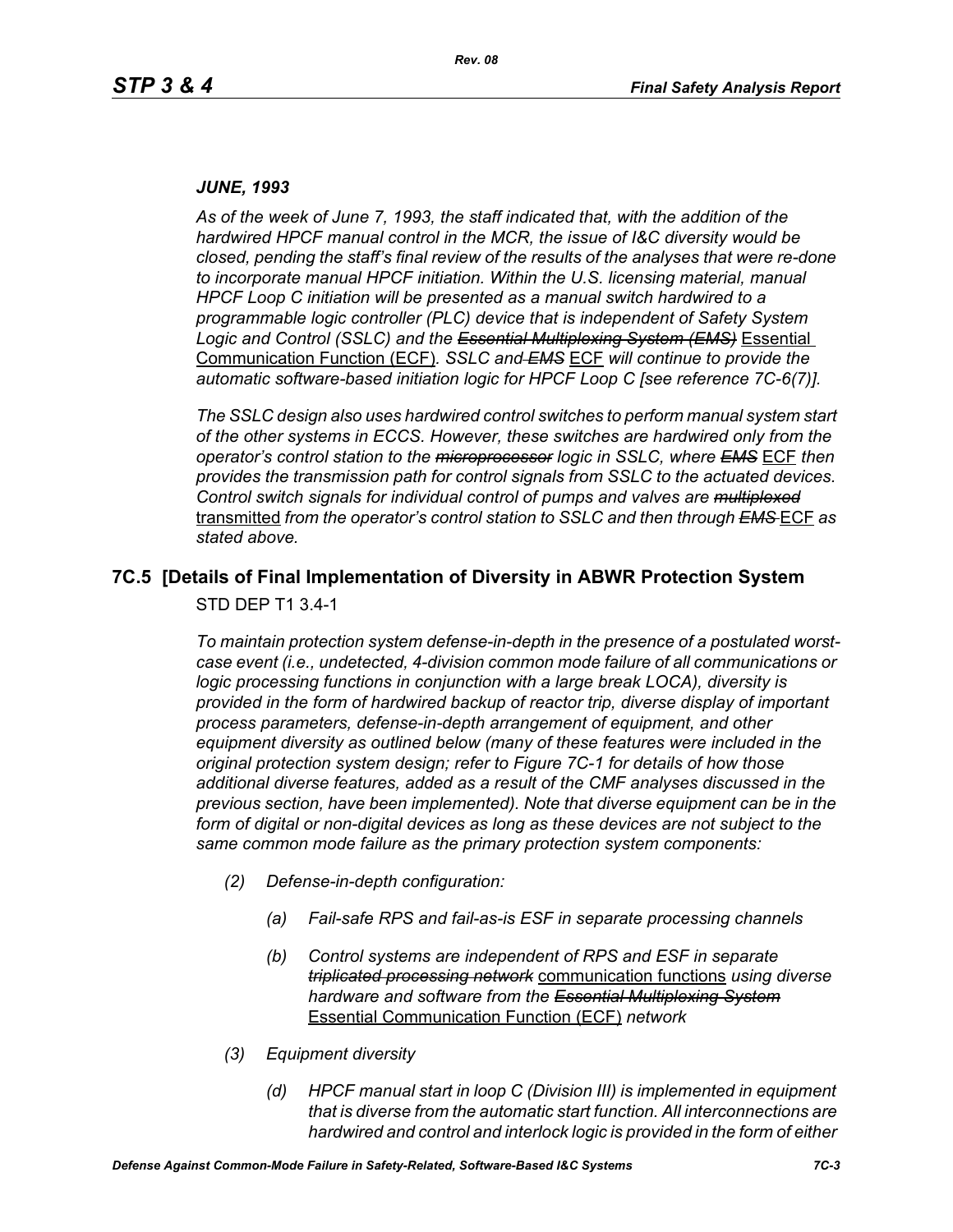*discrete logic gates or programmable logic that is diverse from the automatic start logic. The signal path of the manual logic is independent from that of the automatic logic up to the actuated device drivers (e.g., motor control centers or switchgear). The manual start function is not implemented in the automatic logic; however, the logic reset switch is common to both the automatic and manual logic. In addition to the manual start function, which performs all necessary control actions as a substitute for automatic start, other supporting hardwired functions are provided in loop C as follows:*

*(v) Remote shutdown system (analog* diverse*, hardwired) provides shutdown cooling functions and continuous local display of monitored process parameters.*